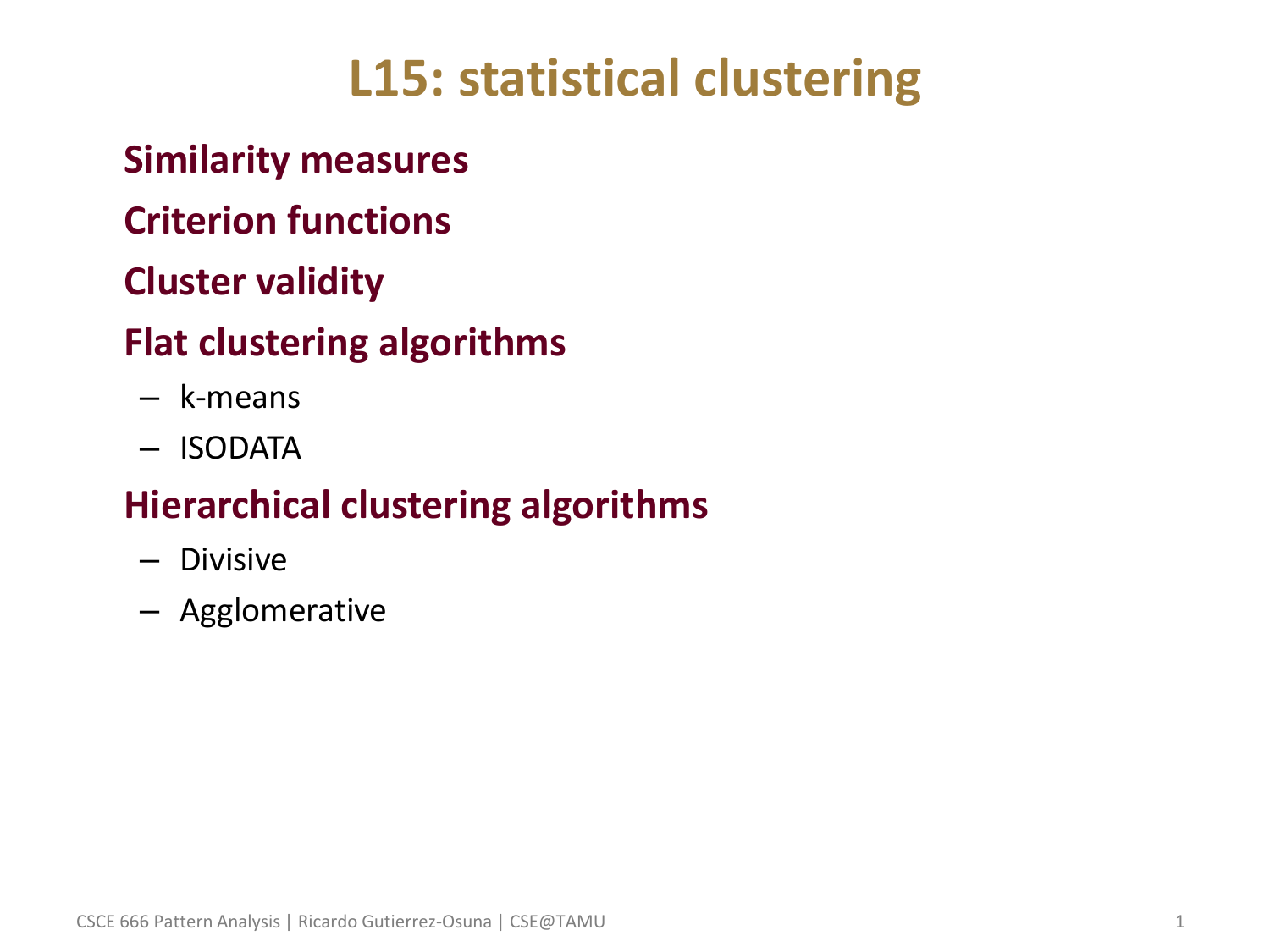# **Non-parametric unsupervised learning**

### • **In L14 we introduced the concept of unsupervised learning**

- A collection of pattern recognition methods that "learn without a teacher"
- Two types of clustering methods were mentioned: parametric and nonparametric

#### • **Parametric unsupervised learning**

- Equivalent to density estimation with a mixture of (Gaussian) components
- Through the use of EM, the identity of the component that originated each data point was treated as a missing feature

#### • **Non-parametric unsupervised learning**

- No density functions are considered in these methods
- Instead, we are concerned with finding natural groupings (clusters) in a dataset

#### • **Non-parametric clustering involves three steps**

- Defining a measure of (dis)similarity between examples
- Defining a criterion function for clustering
- Defining an algorithm to minimize (or maximize) the criterion function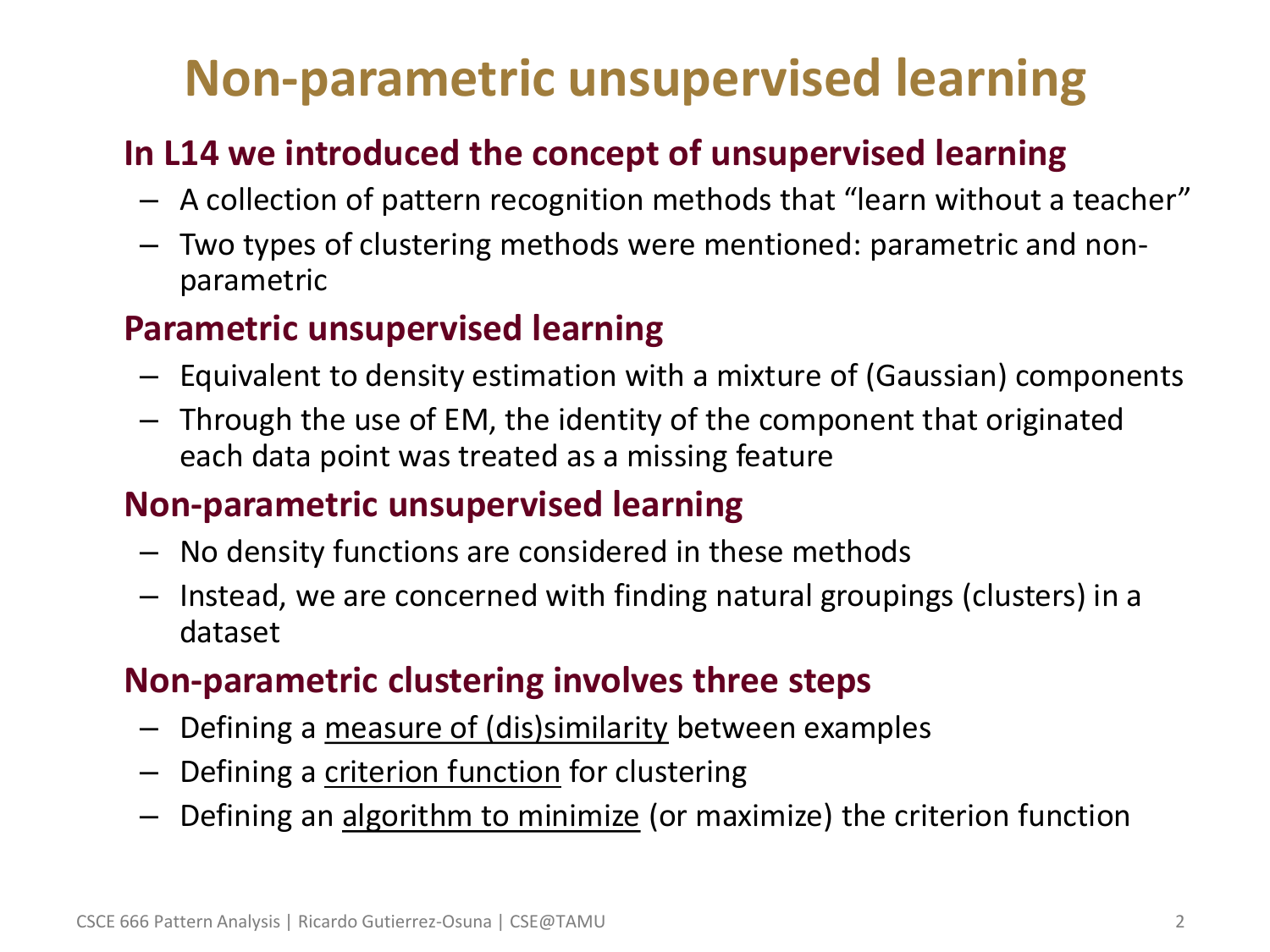# **Proximity measures**

## • **Definition of metric**

 $-$  A measuring rule  $d(x, y)$  for the distance between two vectors x and  $\gamma$  is considered a metric if it satisfies the following properties

$$
d(x, y) \ge d_0
$$
  
\n
$$
d(x, y) = d_0 \text{ if } f x = y
$$
  
\n
$$
d(x, y) = d(y, x)
$$
  
\n
$$
d(x, y) \le d(x, z) + d(z, y)
$$

• If the metric has the property  $d(ax, ay) = |a|d(x, y)$  then it is called a norm and denoted  $d(x, y) = ||x - y||$ 

### • **The most general form of distance metric is the power norm**

$$
\|x - y\|_{p/r} = \left(\sum_{i=1}^{D} |x_i - y_i|^p\right)^{1/r}
$$

- $-$  p controls the weight placed on any dimension dissimilarity, whereas  $r$ controls the distance growth of patterns that are further apart
- Notice that the definition of norm must be relaxed, allowing a power factor for  $|a|$

[Marques de Sá, 2001]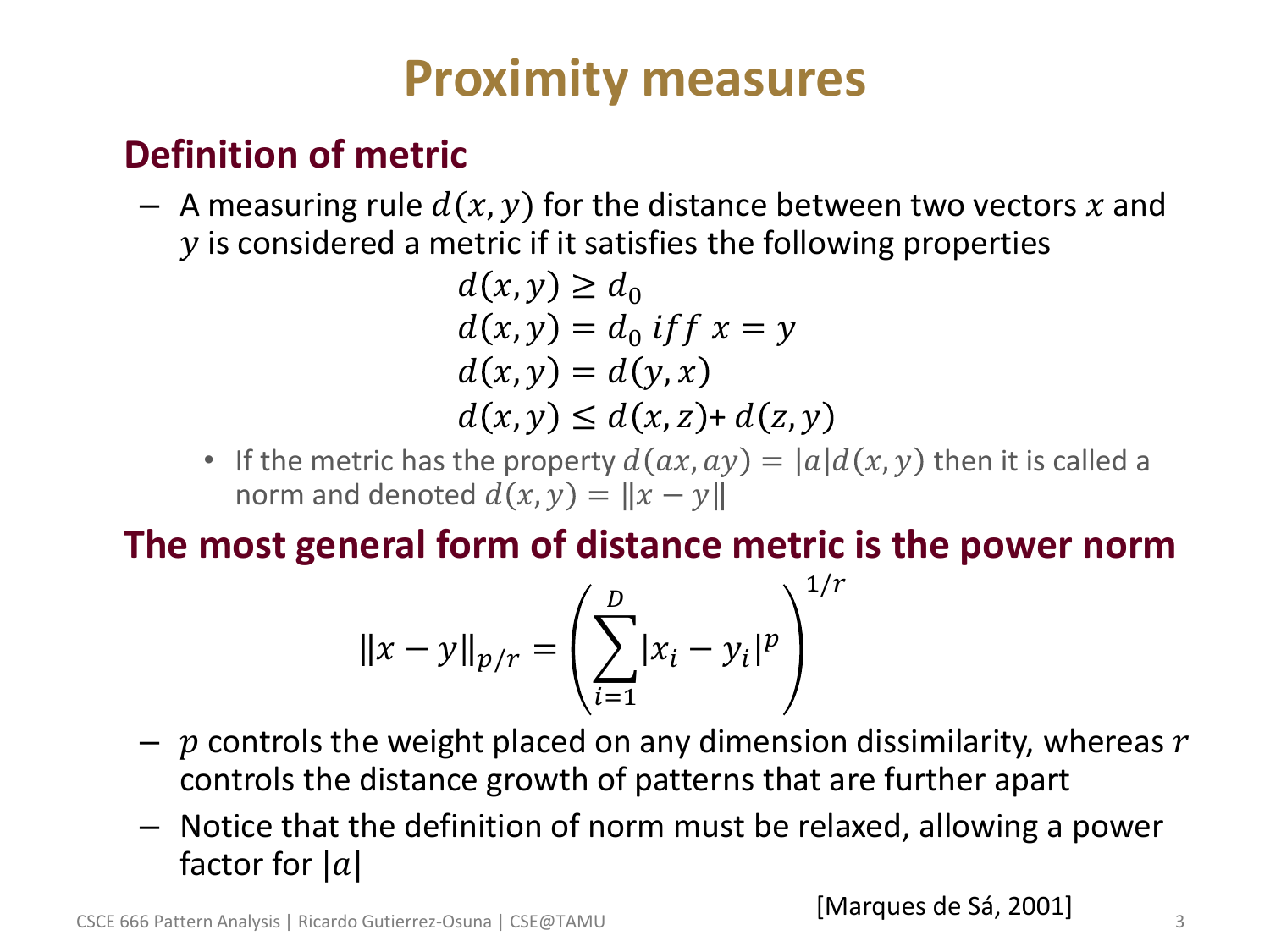#### • **Most commonly used metrics are derived from the power norm**

– Minkowski metric  $(L_k \text{ norm})$ 

$$
||x - y||_{k} = (\sum_{i=1}^{D} |x_{i} - y_{i}|^{k})^{1/k}
$$

- The choice of an appropriate value of  $k$  depends on the amount of emphasis that you would like to give to the larger differences between dimensions
- $-$  Manhattan or city-block distance ( $L_1$  norm)

$$
||x - y||_{c-b} = \sum_{i=1}^{D} |x_i - y_i|
$$

- When used with binary vectors, the L1 norm is known as the Hamming distance
- $-$  Euclidean norm ( $L<sub>2</sub>$  norm)

$$
||x - y||_e = \left(\sum_{i=1}^D |x_i - y_i|^2\right)^{1/2}
$$

Chebyshev distance  $(L_{\infty}$  norm)

$$
||x - y||_c = \max_{1 \le i \le D} |x_i - y_i|
$$

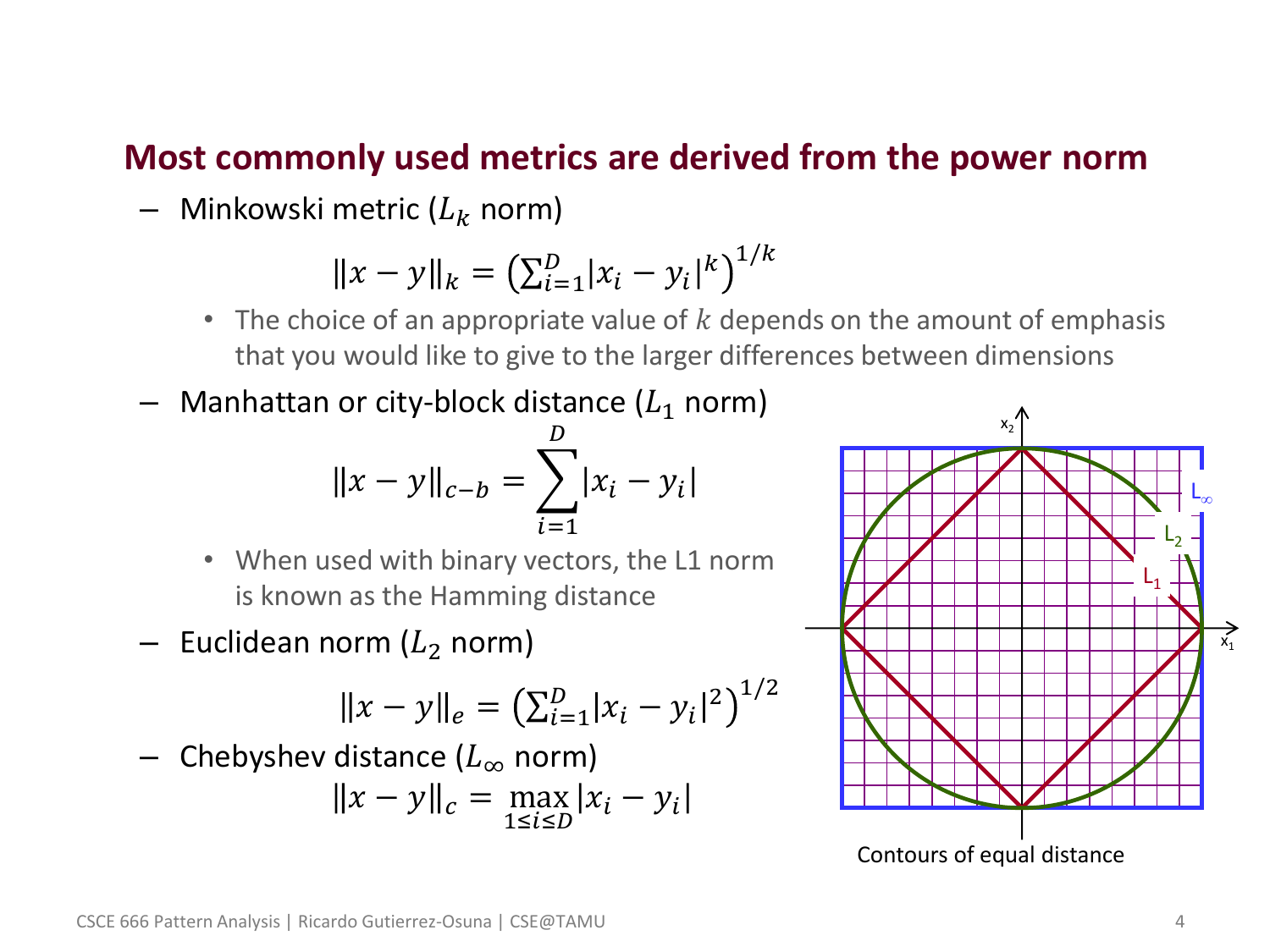#### • **Other metrics are also popular**

– Quadratic distance

$$
d(x, y) = \sqrt{(x - y)^T B(x - y)}
$$

- The Mahalanobis distance is a particular case of this distance
- Canberra metric (for non-negative features)

$$
d_{ca}(x,y) = \sum_{i=1}^{D} \frac{|x_i - y_i|}{x_i + y_i}
$$

– Non-linear distance

$$
d_N(x, y) = \begin{cases} 0 & \text{if } d_e(x, y) < T \\ H & \text{o.w.} \end{cases}
$$

- where  $T$  is a threshold and  $H$  is a distance
- An appropriate choice for H and T for feature selection is that they should satisfy

$$
H = \frac{\Gamma\left(\frac{p}{2}\right)}{T^P 2\sqrt{\pi^P}}
$$

• and that  $T$  satisfies the unbiasedness and consistency conditions of the Parzen estimator:  $T^P N \to \infty$ ,  $T \to 0$  as  $N \to \infty$ 

[Webb, 1999]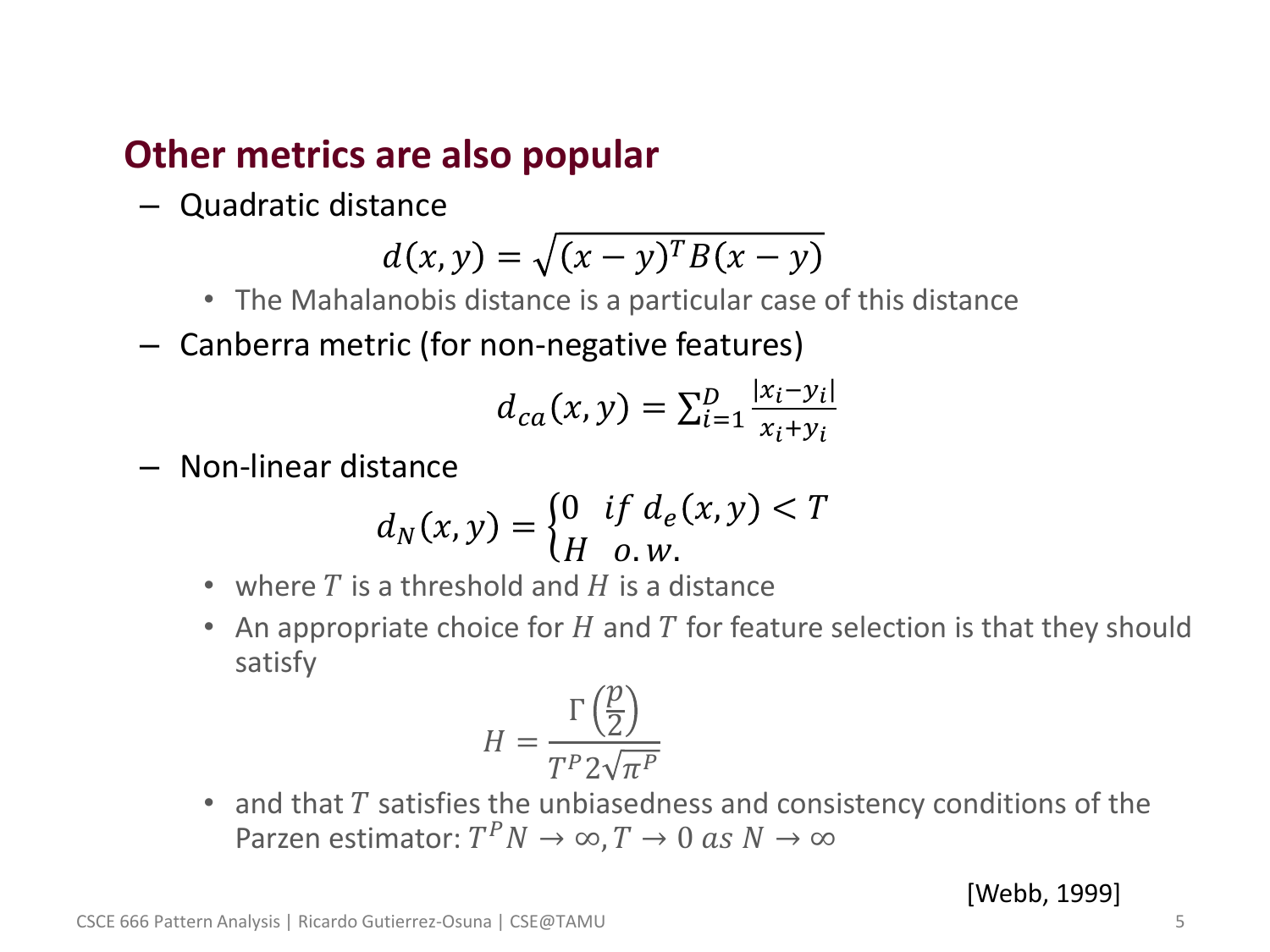# • **The above distance metrics are measures of dissimilarity** • **Some measures of similarity also exist**

– Inner product

$$
S_{INNER}(x, y) = x^T y
$$

- The inner product is used when the vectors  $x$  and  $y$  are normalized, so that they have the same length
- Correlation coefficient

$$
s_{CORR}(x, y) = \frac{\sum_{i=1}^{D} (x_i - \bar{x})(y_i - \bar{y})}{\left[\sum_{i=1}^{D} (x_i - \bar{x})^2 \sum_{i=1}^{D} (y_i - \bar{y})^2\right]^{1/2}}
$$

– Tanimoto measure (for binary-valued vectors)

$$
s_T(x, y) = \frac{x^T y}{|x|^2 + |y|^2 - x^T y}
$$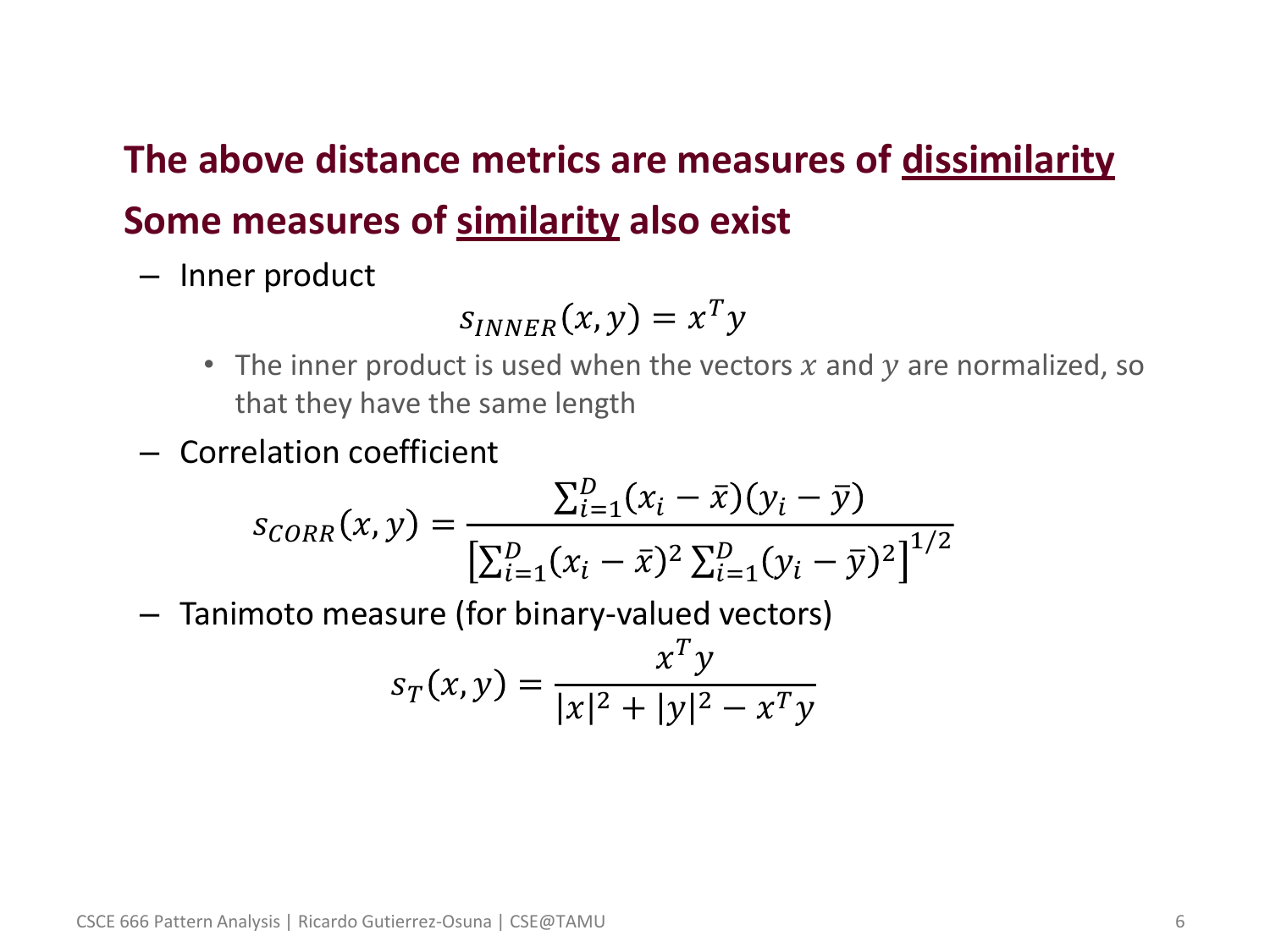# **Criterion function for clustering**

## • **Once a (dis)similarity measure has been determined, we need to define a criterion function to be optimized**

– The most widely used clustering criterion is the sum-of-square-error

$$
J_{MSE} = \sum_{i=1}^{C} \sum_{x \in \omega_i} |x - \mu_i|^2 \quad \text{where} \quad \mu_i = \frac{1}{N_i} \sum_{x \in \omega_i} x
$$

- This criterion measures how well the data set  $X = \{x^{(1)} \dots x^{(N)}\}$  is represented by the cluster centers  $\mu = \{ \mu^{(1} ... \mu^{(C)} \}$   $(C < N)$
- Clustering methods that use this criterion are called minimum variance
- Other criterion functions exist, based on the scatter matrices used in Linear Discriminant Analysis
	- For details, refer to [Duda, Hart and Stork, 2001]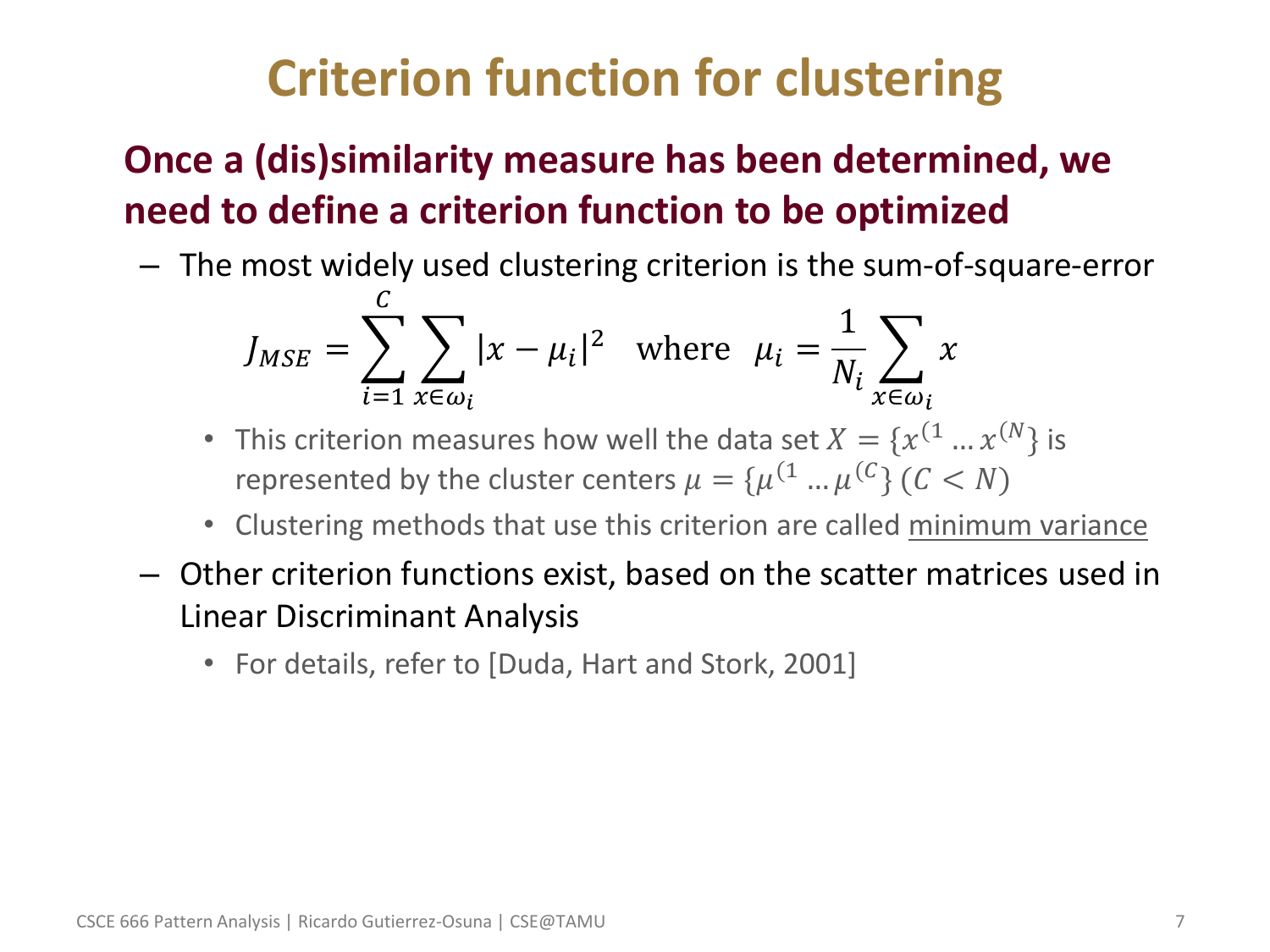# **Cluster validity**

### • **The validity of the final cluster solution is highly subjective**

- This is in contrast with supervised training, where a clear objective function is known: Bayes risk
- Note that the choice of (dis)similarity measure and criterion function will have a major impact on the final clustering produced by the algorithms

#### • **Example**

- Which are the meaningful clusters in these cases?
- How many clusters should be considered?



– A number of quantitative methods for cluster validity are proposed in [Theodoridis and Koutrombas, 1999]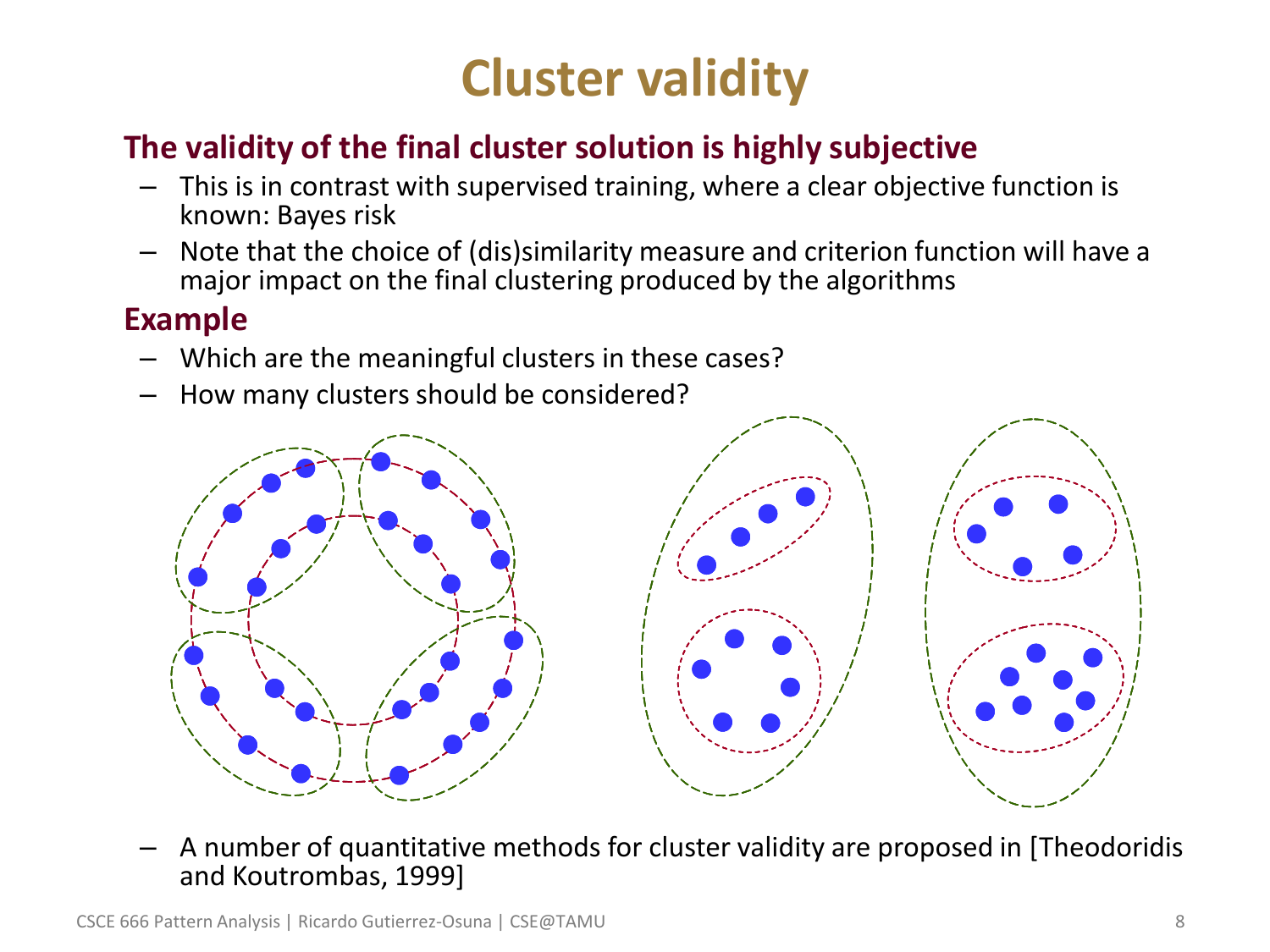# **Iterative optimization**

#### • **Once a criterion function has been defined, we must find a partition of the data set that minimizes the criterion**

- Exhaustive enumeration of all partitions, which guarantees the optimal solution, is unfeasible
	- For example, a problem with 5 clusters and 100 examples yields  $10^{67}$ partitionings

#### • **The common approach is to proceed in an iterative fashion**

- 1) Find some reasonable initial partition and then
- 2) Move samples from one cluster to another in order to reduce the criterion function

#### • **These iterative methods produce sub-optimal solutions but are computationally tractable**

### • **We will consider two groups of iterative methods**

- Flat clustering algorithms
	- These algorithms produce a set of disjoint clusters
	- Two algorithms are widely used: k-means and ISODATA
- Hierarchical clustering algorithms:
	- The result is a hierarchy of nested clusters
	- These algorithms can be broadly divided into agglomerative and divisive approaches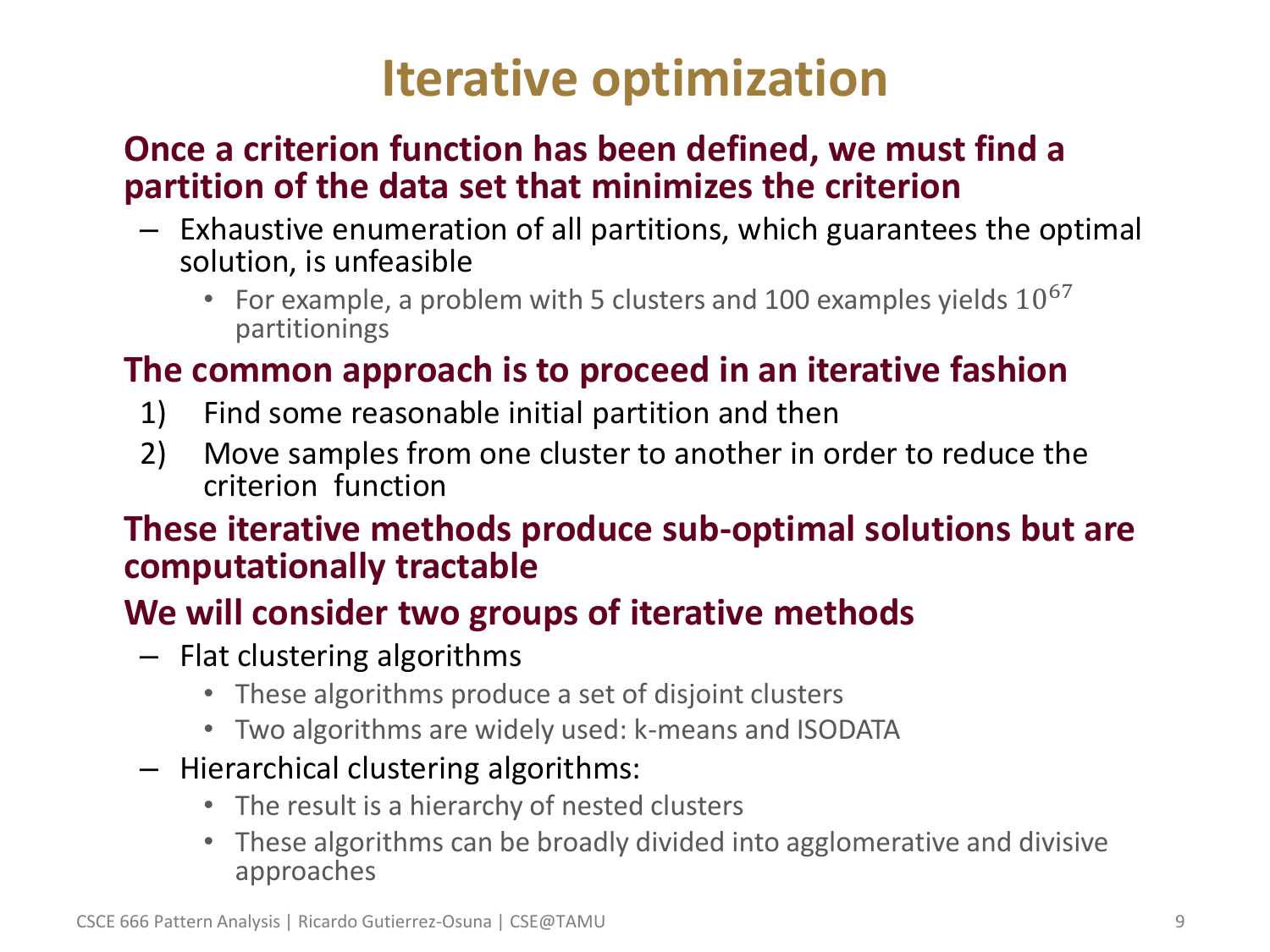# **The k-means algorithm**

## • **Method**

– k-means is a simple clustering procedure that attempts to minimize the criterion function  $J_{MSE}$  in an iterative fashion

$$
J_{MSE} = \sum_{i=1}^{C} \sum_{x \in \omega_i} |x - \mu_i|^2 \quad \text{where} \quad \mu_i = \frac{1}{N_i} \sum_{x \in \omega_i} x
$$

- 1. Define the number of clusters
- 2. Initialize clusters by
	- an arbitrary assignment of examples to clusters or
	- an arbitrary set of cluster centers (some examples used as centers)
- 3. Compute the sample mean of each cluster
- 4. Reassign each example to the cluster with the nearest mean
- 5. If the classification of all samples has not changed, stop, else go to step 3
- It can be shown (L14) that k-means is a particular case of the EM algorithm for mixture models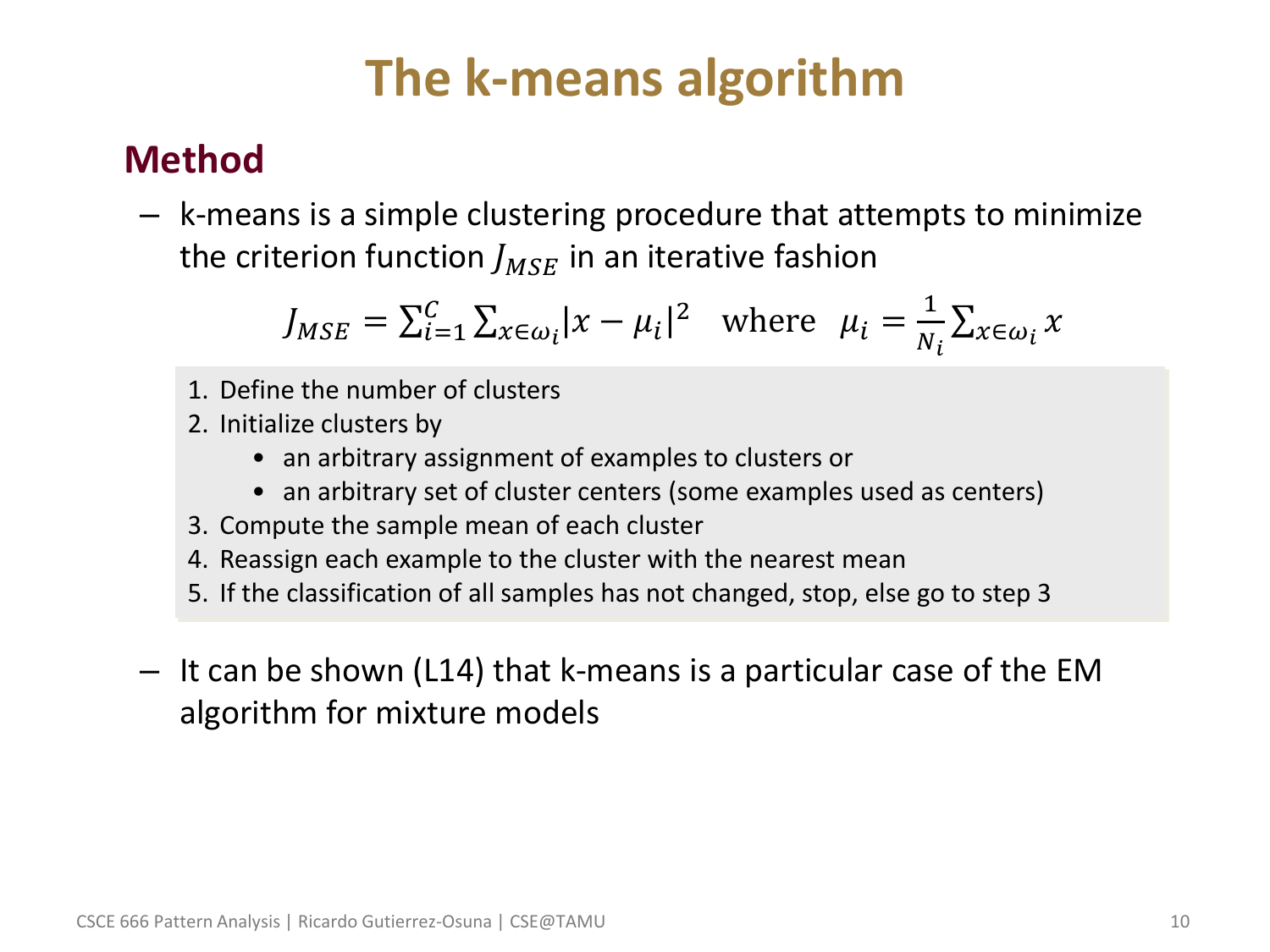#### • **Vector quantization**

- An application of k-means to signal processing and communication
- Univariate signal values are usually quantized into a number of levels
	- Typically a power of 2 so the signal can be transmitted in binary format
- The same idea can be extended for multiple channels
	- We could quantize each separate channel
	- Instead, we can obtain a more efficient coding if we quantize the overall multidimensional vector by finding a number of multidimensional prototypes (cluster centers)
	- The set of cluster centers is called a **codebook**, and the problem of finding this codebook is normally solved using the k -means algorithm

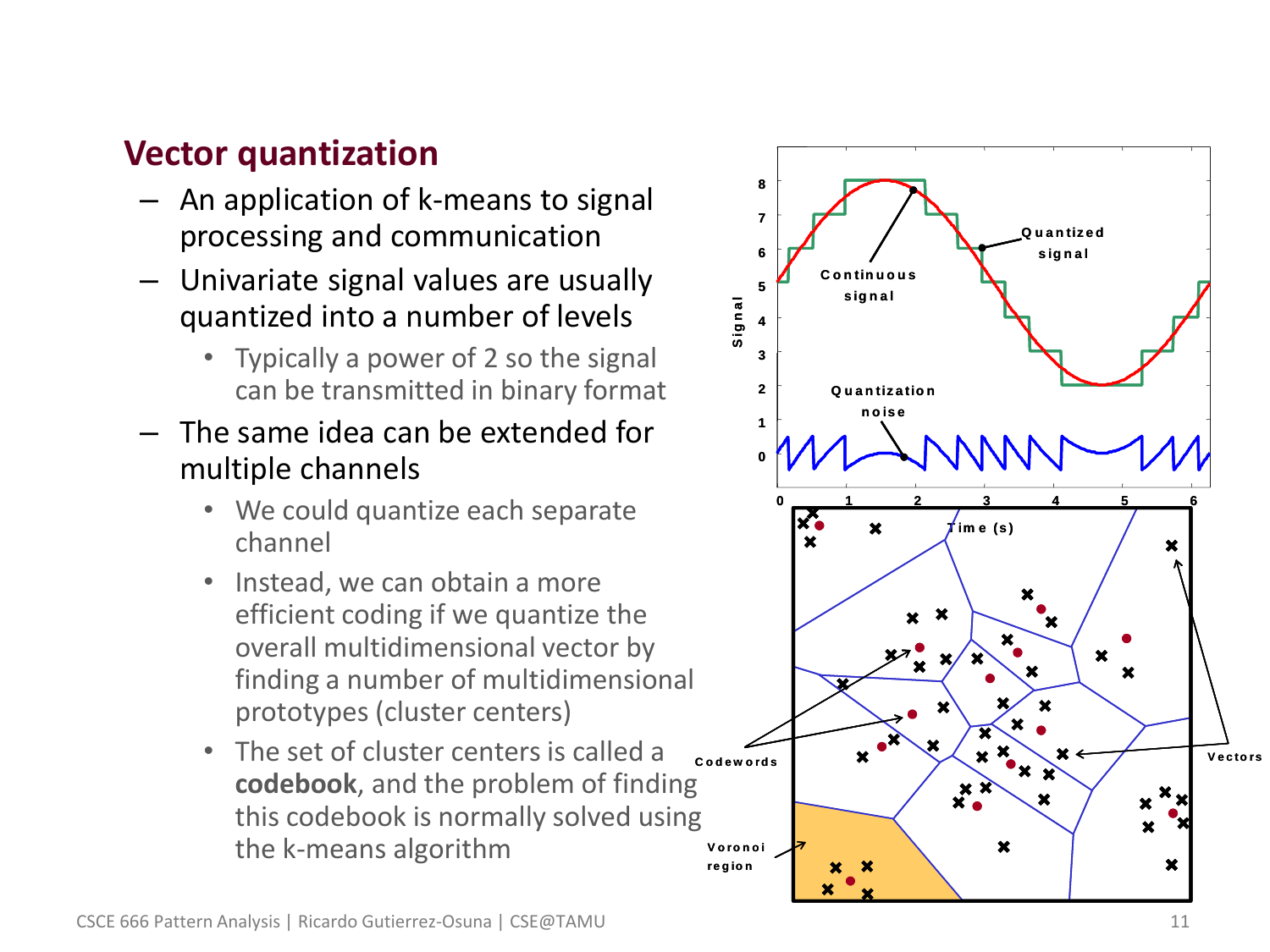# **ISODATA**

## • **Iterative Self-Organizing Data Analysis (ISODATA)**

– An extension to the k-means algorithm with some heuristics to automatically select the number of clusters

### • **ISODATA requires the user to select a number of parameters**

- $N_{MINEX}$  minimum number of examples per cluster
- $-N_D$  desired (approximate) number of clusters
- $-\sigma_{\rm s}^2$ <sup>2</sup> maximum spread parameter for splitting
- $D_{MERGE}$  maximum distance separation for merging
- $N_{MERGE}$  maximum number of clusters that can be merged

## • **The algorithm works in an iterative fashion**

- 1) Perform k-means clustering
- 2) Split any clusters whose samples are sufficiently dissimilar
- 3) Merge any two clusters sufficiently close
- 4) Go to 1)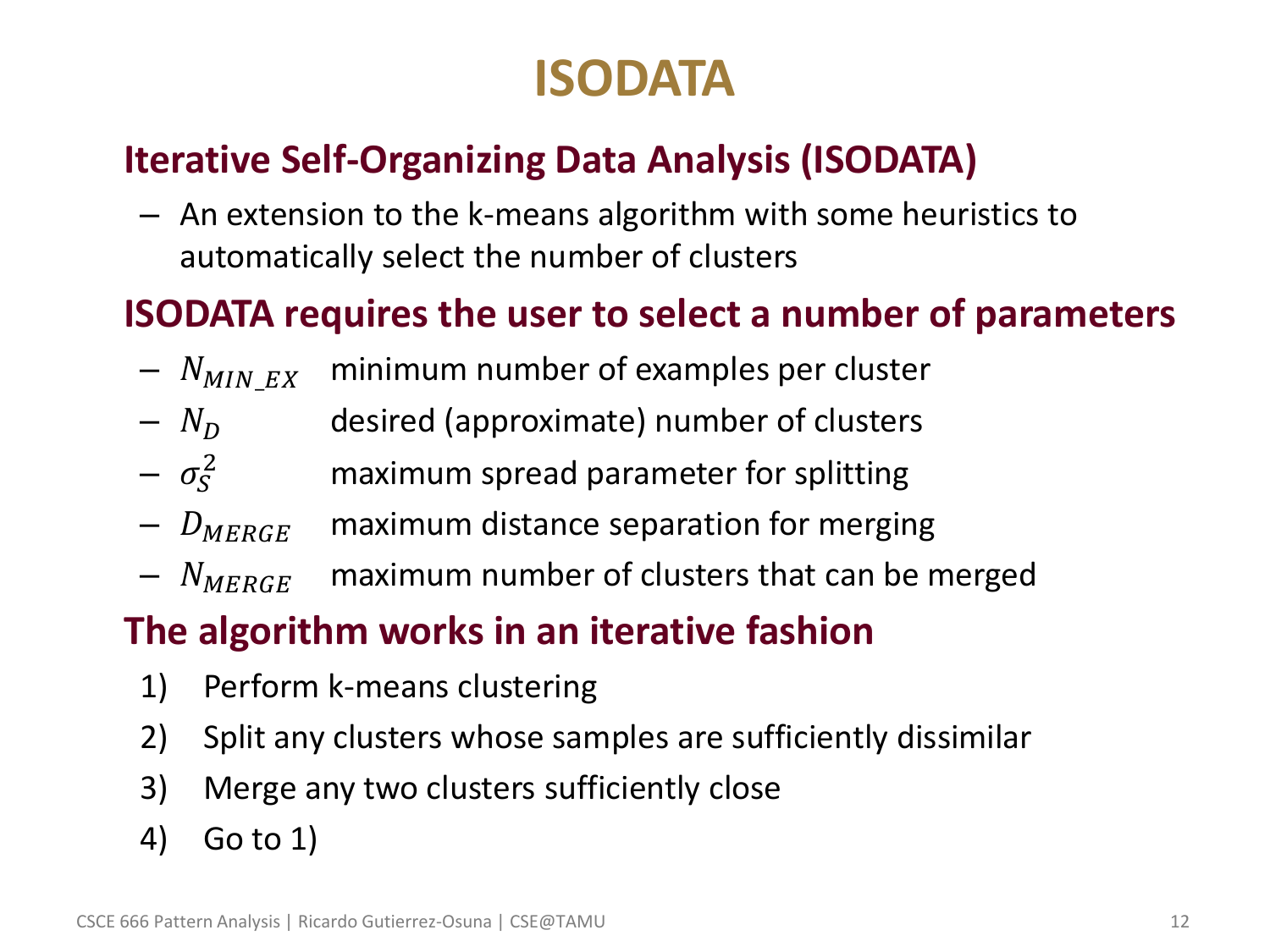- 1. Select an initial number of clusters  $N_{\rm\scriptscriptstyle C}$  and use the first  $N_{\rm\scriptscriptstyle C}$  examples as cluster centers  $\mu_k$ ,  $k=1..NC$
- 2. Assign each example to the closest cluster
	- a. Exit the algorithm if the classification of examples has not changed
- 3. Eliminate clusters that contain less than  $N_{MIN\_EX}$  examples and
	- a. Assign their examples to the remaining clusters based on minimum distance
	- b. Decrease  $N_c$  accordingly
- 4. For each cluster  $k$ ,
	- a. Compute the center  $\mu_k$  as the sample mean of all the examples assigned to that cluster
	- b. Compute the average distance between examples and cluster centers

$$
d_{avg} = \frac{1}{N} \sum_{k=1}^{N_C} N_k d_k
$$
 and 
$$
d_k = \frac{1}{N_k} \sum_{x \in \omega_k} |x - \mu_k|
$$

- c. Compute the variance of each axis and find the axis  $n^*$  with maximum variance  $\sigma_k^2(n^*$
- 6. For each cluster k with  $\sigma_k^2(\frac{n}{2})>\sigma_s^2$ , if  $\{d_k>d_{NG} \ and \ N_k>2NMIN_{EX}+1\}$  or  $\{NC$ 
	- a. Split that cluster into two clusters where the two centers  $\mu_{k1}$  and  $\mu_{k2}$  differ only in the coordinate  $n^*$ 
		- i.  $\mu_{k1}(n*) = \left[\frac{1}{k}(n*) + \frac{1}{k}(n*)\right]$  (all other coordinates remain the same,  $0 < \varepsilon < 1$ )
		- ii.  $\mu_{k2}(n*) = \mu_k(n*) \mu_k(n*)$  (all other coordinates remain the same,  $0 < \varepsilon < 1$ )
	- b. Increment  $N_c$  accordingly

c. Reassign the cluster's examples to one of the two new clusters based on minimum distance to cluster centers

- 7. If  $N_c > 2ND$  then
	- a. Compute all distances  $D_{ij} = d(\mu_i, \mu_j)$
	- b. Sort  $D_{ii}$  in decreasing order
	- b. For each pair of clusters sorted by  $D_{ij}$ , if (1) neither cluster has been already merged, (2)  $D_{ij}$  <

 $DMER<sub>GE</sub>$  and (3) not more than N<sub>MERGE</sub> pairs of clusters have been merged in this loop, then

- i. Merge i<sup>th</sup> and j<sup>th</sup> clusters
- ii. Compute the cluster center  $\mu' = \frac{N_i \mu_i + N_j \mu_j}{N_i + N_j}$  $N_i + N_j$
- iii. Decrement N<sub>c</sub> accordingly

8. Go to step 1 and Secondary executing the contract of the contract of the contract of the contract of the contract of the contract of the contract of the contract of the contract of the contract of the contract of the co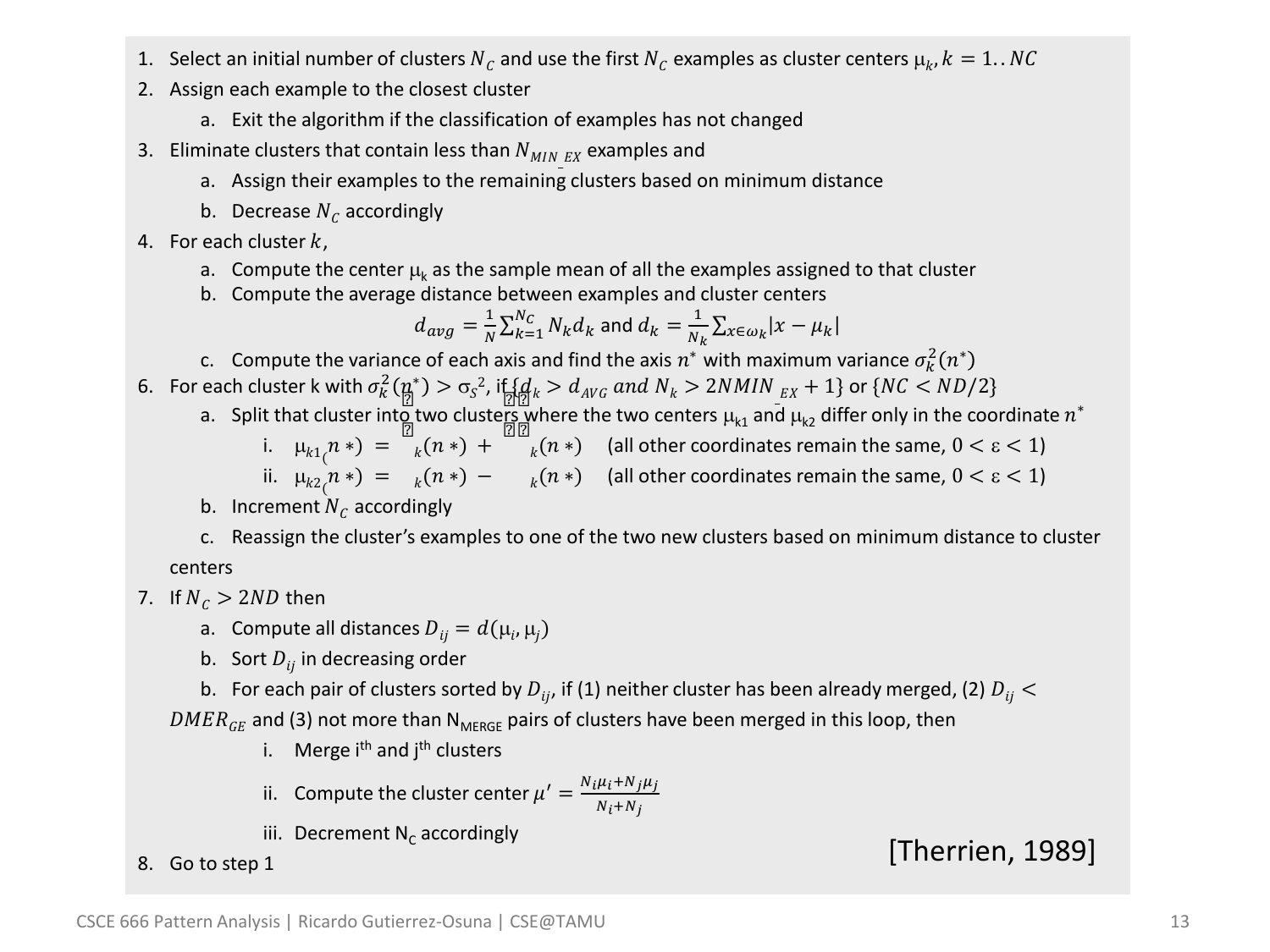## • **ISODATA has been shown to be an extremely powerful heuristic** • **Some of its advantages are**

- Self-organizing capabilities
- Flexibility in eliminating clusters that have very few examples
- Ability to divide clusters that are too dissimilar
- Ability to merge clusters that are sufficiently similar

### • **However, it suffers from the following limitations**

- Data must be linearly separable (long narrow or curved clusters are not handled properly)
- It is difficult to know a priori the "optimal" parameters
- Performance is highly dependent on these parameters
- For large datasets and large number of clusters, ISODATA is less efficient than other linear methods
- Convergence is unknown, although it appears to work well for nonoverlapping clusters

## • **In practice, ISODATA is run multiple times with different values of the parameters and the clustering with minimum SSE is selected**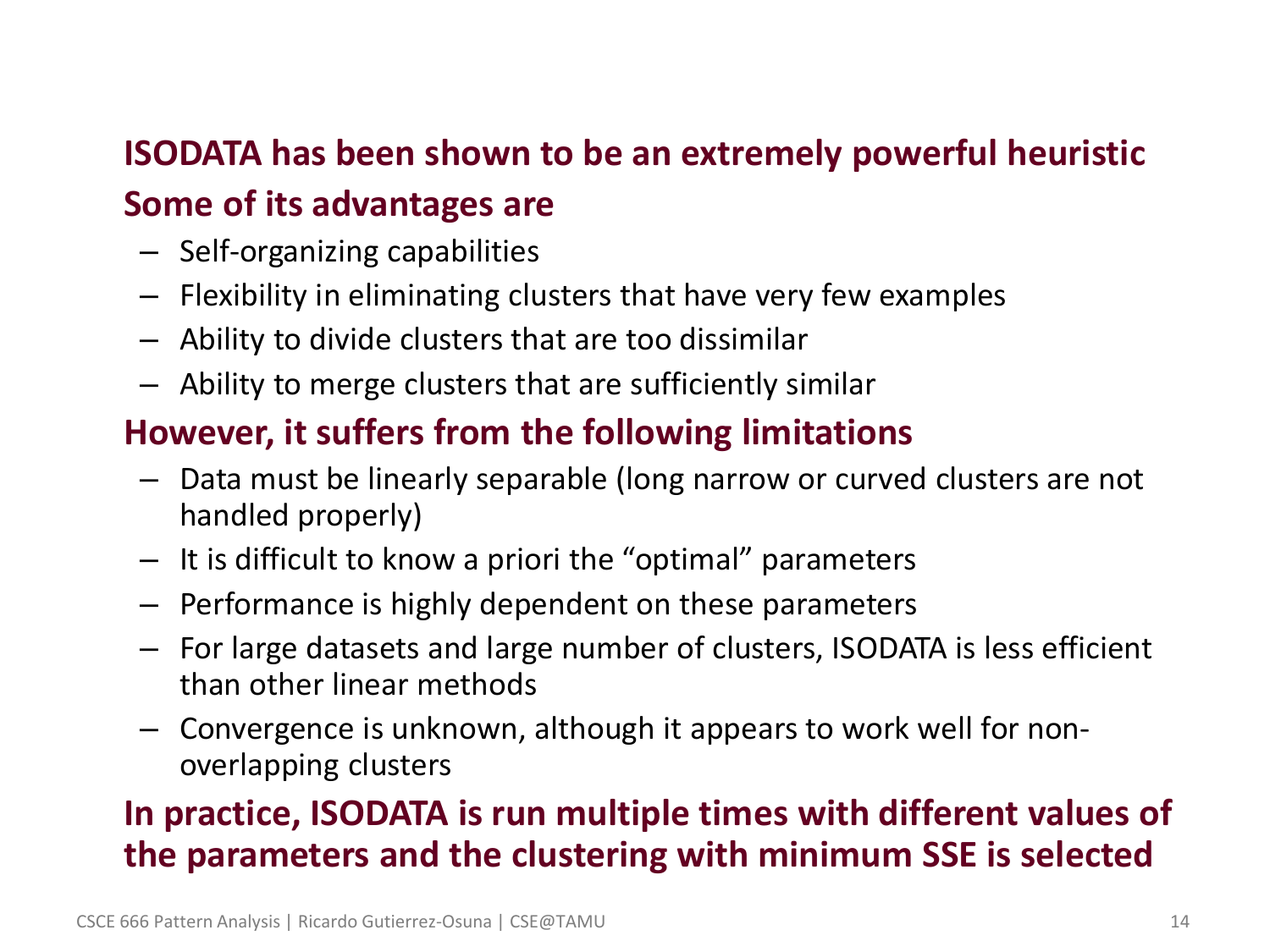# **Hierarchical clustering**

## • **k-means and ISODATA create disjoint clusters, resulting in a flat data representation**

- However, sometimes it is desirable to obtain a hierarchical representation of data, with clusters and sub-clusters arranged in a tree-structured fashion
- Hierarchical representations are commonly used in the sciences (e.g., biological taxonomy)

## • **Hierarchical clustering methods can be grouped in two general classes**

- Agglomerative
	- Also known as bottom-up or merging
	- Starting with N singleton clusters, successively merge clusters until one cluster is left
- Divisive
	- Also known as top-down or splitting
	- Starting with a unique cluster, successively split the clusters until N singleton examples are left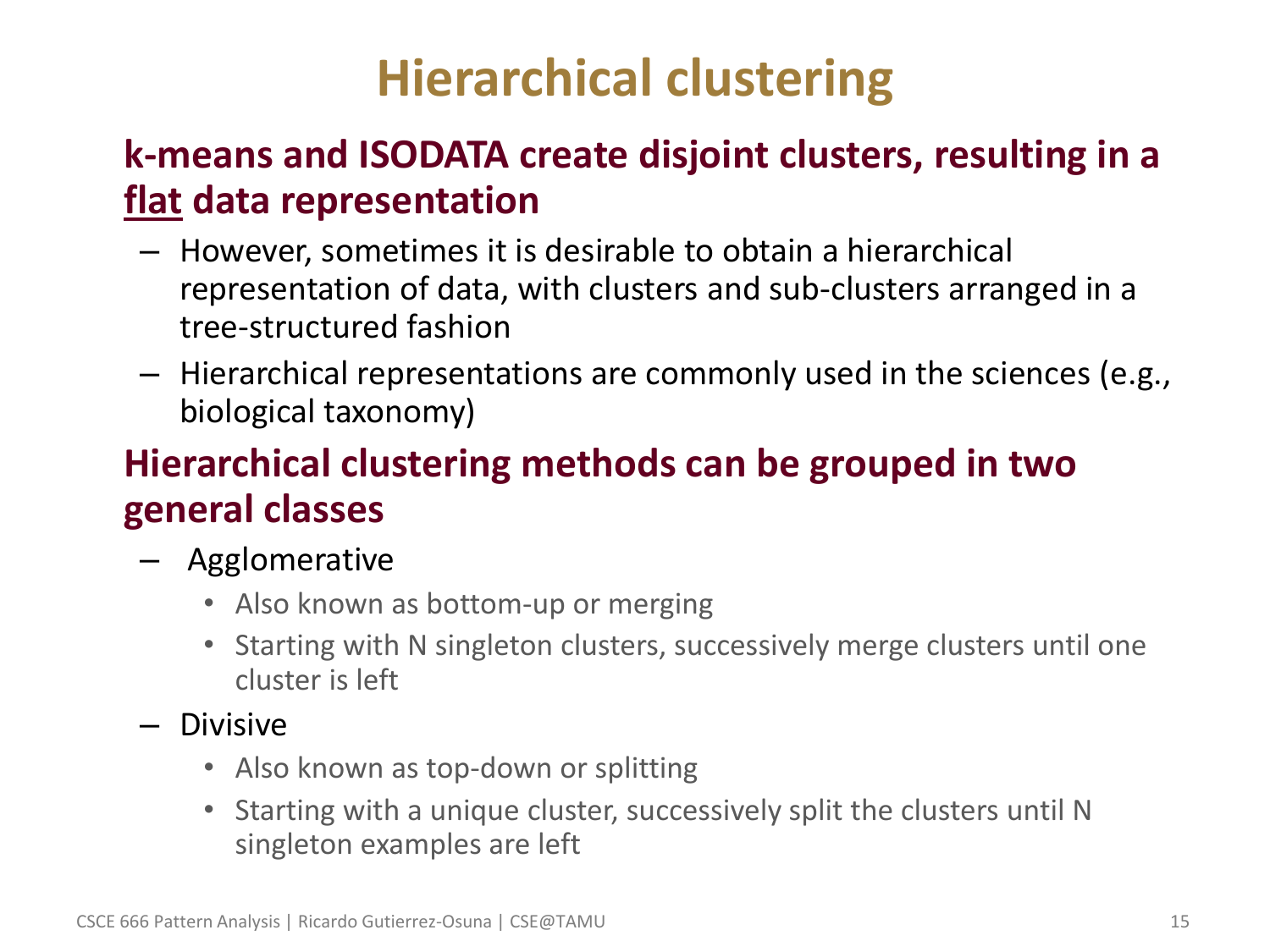# **Dendrograms**

## • **A binary tree that shows the structure of the clusters**

- Dendrograms are the preferred representation for hierarchical clusters
	- In addition to the binary tree, the dendrogram provides the similarity measure between clusters (the vertical axis)
- An alternative representation is based on sets

 $\{\{x_1, \{x_2, x_3\}\}, \{\{\{x_4, x_5\}, \{x_6, x_7\}\}, x_8\}\}\$ 

• However, unlike the dendrogram, sets cannot express quantitative information

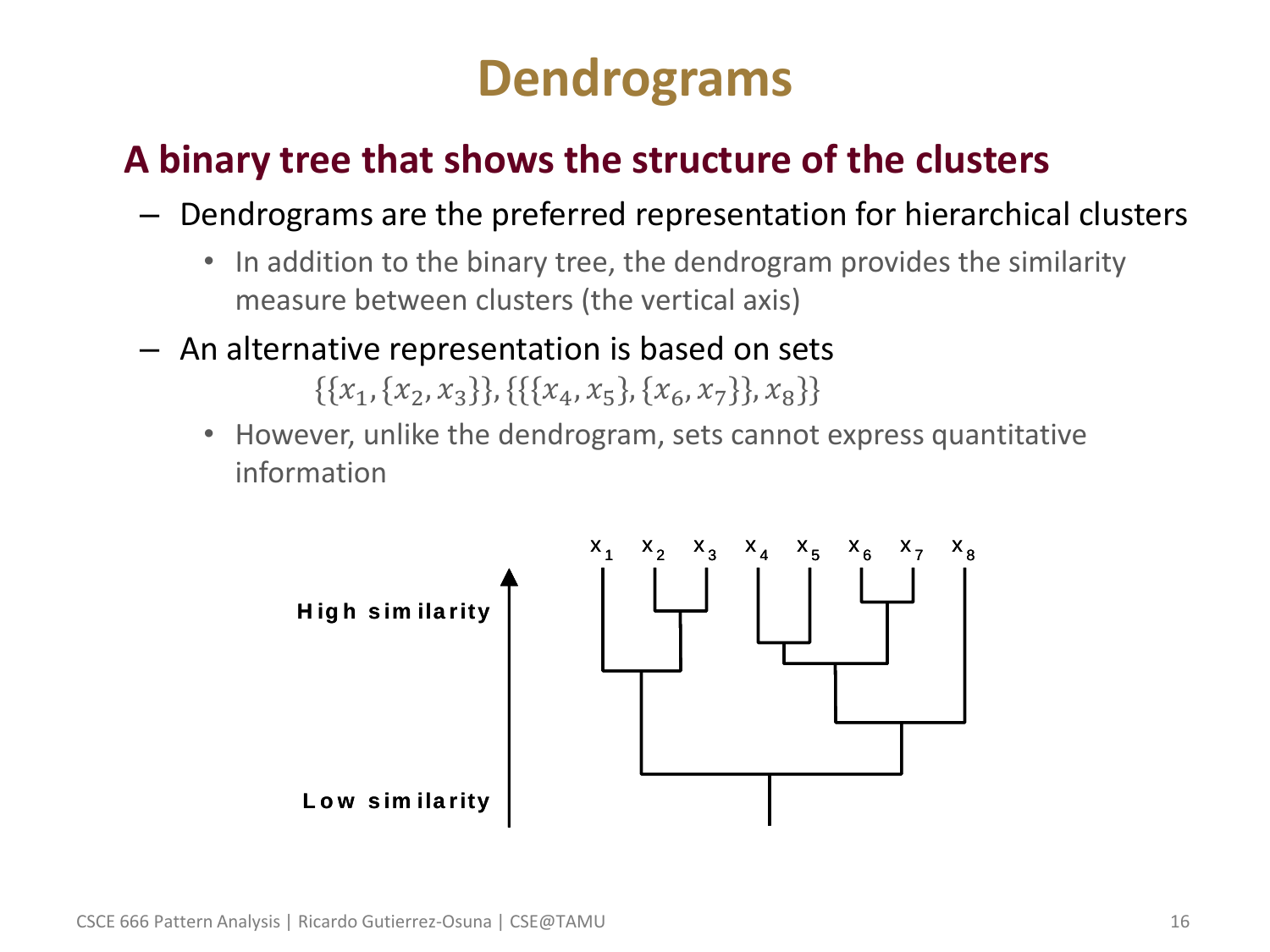# **Divisive clustering**

## • **Define**

- $N_c$  Number of clusters
- $N_{EX}$  Number of examples

## • **How to choose the "worst" cluster**

- Largest number of examples
- Largest variance
- Largest sum-squared-error…

## • **How to split clusters**

- Mean-median in one feature direction
- Perpendicular to the direction of largest variance…

# • **The computations required by divisive clustering are more intensive than for agglomerative clustering methods**

– For this reason, agglomerative approaches are more popular

- 1. Start with one large cluster
- 2. Find "worst" cluster
- 3. Split it
- 4. If  $N_c$  < NEX go to 2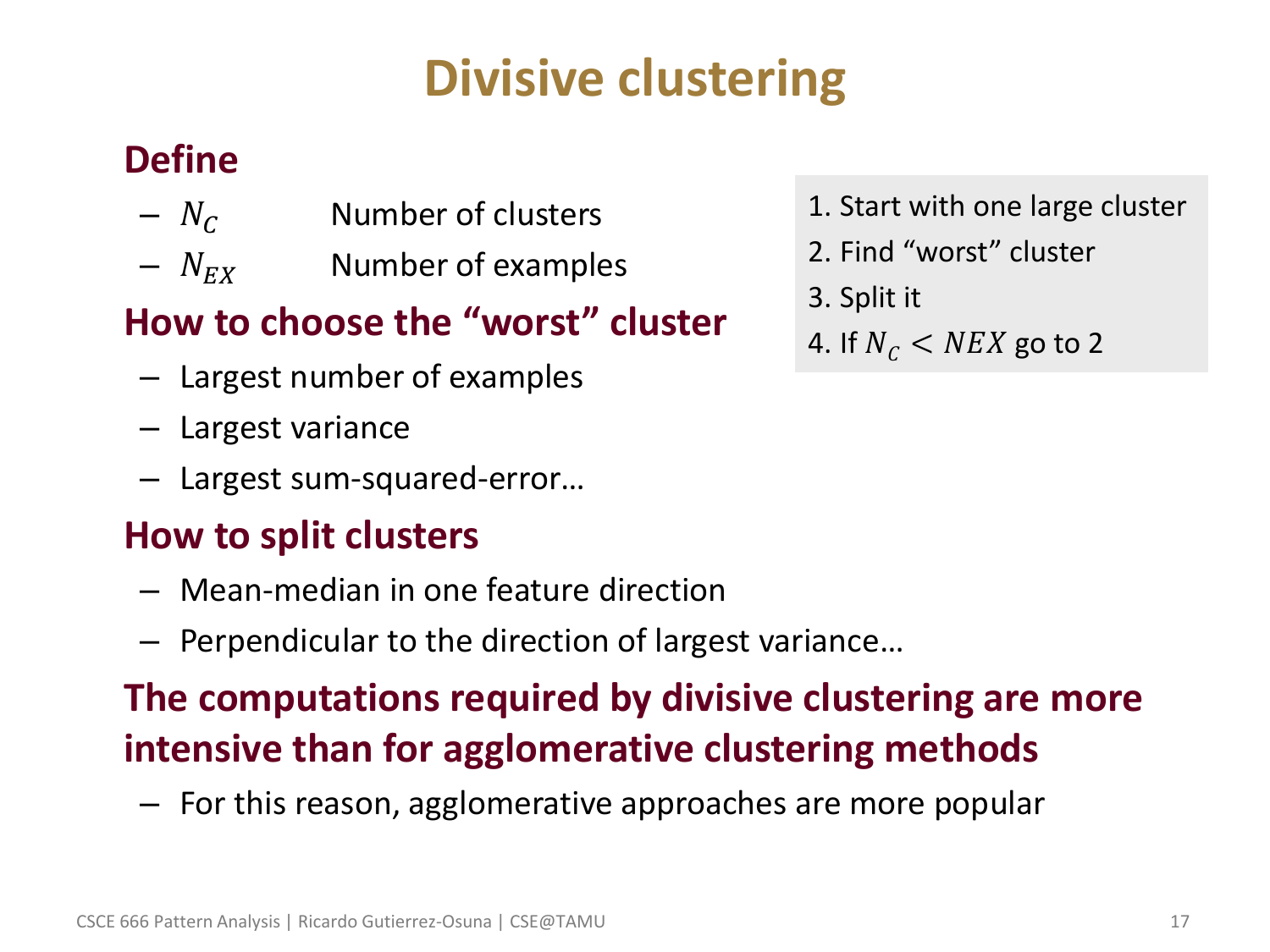# **Agglomerative clustering**

### • **Define**

- $N_c$  Number of clusters
- $N_{EX}$  Number of examples
	- 1. Start with  $N_{EX}$  singleton clusters
	- 2. Find nearest clusters
	- 3. Merge them
	- 4. If  $N_c > 1$  go to 2

## • **How to find the "nearest" pair of clusters**

- $-$  Minimum distance
- $-$  Maximum distance
- $-$  Average distance
- $-$  Mean distance

$$
d_{\min} (\omega_i, \omega_j) = \min_{\substack{x \in \omega_i \\ y \in \omega_j}} \|x - y\|
$$
  
\n
$$
d_{\max} (\omega_i, \omega_j) = \max_{\substack{x \in \omega_i \\ y \in \omega_j}} \|x - y\|
$$
  
\n
$$
d_{\arg} (\omega_i, \omega_j) = \frac{1}{N_i N_j} \sum_{x \in \omega_i} \sum_{y \in \omega_j} \|x - y\|
$$
  
\n
$$
d_{\text{mean}} (\omega_i, \omega_j) = \| \mu_i - \mu_j \|
$$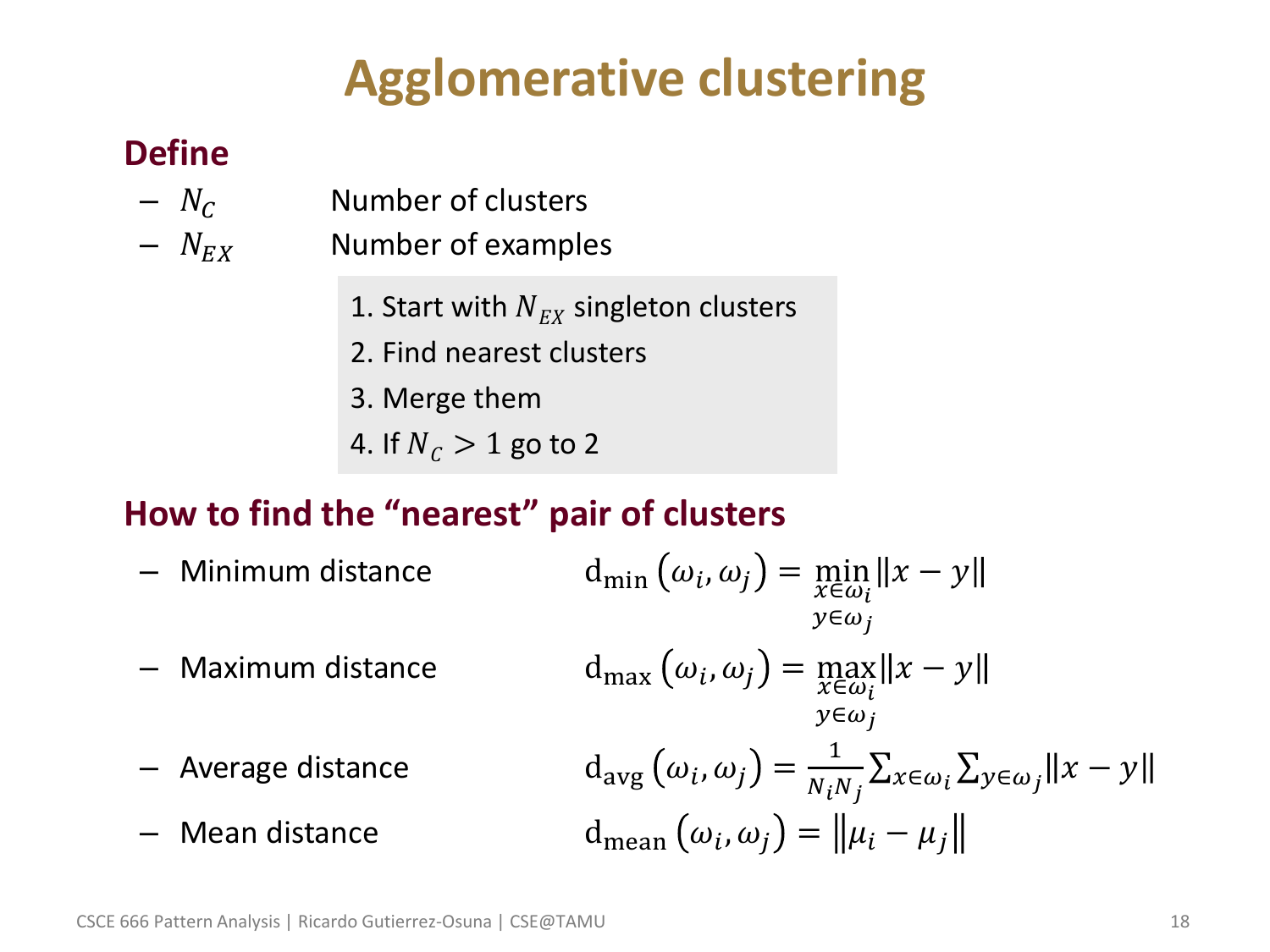#### • **Minimum distance**

- When  $d_{min}$  is used to measure distance between clusters, the algorithm is called the nearest-neighbor or single-linkage clustering algorithm
- If the algorithm is allowed to run until only one cluster remains, the result is a minimum spanning tree (MST)
- This algorithm favors elongated classes

#### • **Maximum distance**

- When  $d_{max}$  is used to measure distance between clusters, the algorithm is called the farthest-neighbor or complete-linkage clustering algorithm
- From a graph-theoretic point of view, each cluster constitutes a complete sub-graph
- This algorithm favors compact classes

#### • **Average and mean distance**

- $d_{min}$  and  $d_{max}$  are extremely sensitive to outliers since their measurement of between-cluster distance involves minima or maxima
- $d_{ave}$  and  $d_{mean}$  are more robust to outliers
- $-$  Of the two,  $d_{mean}$  is more attractive computationally
	- Notice that  $d_{ave}$  involves the computation of  $N_i N_i$  pairwise distances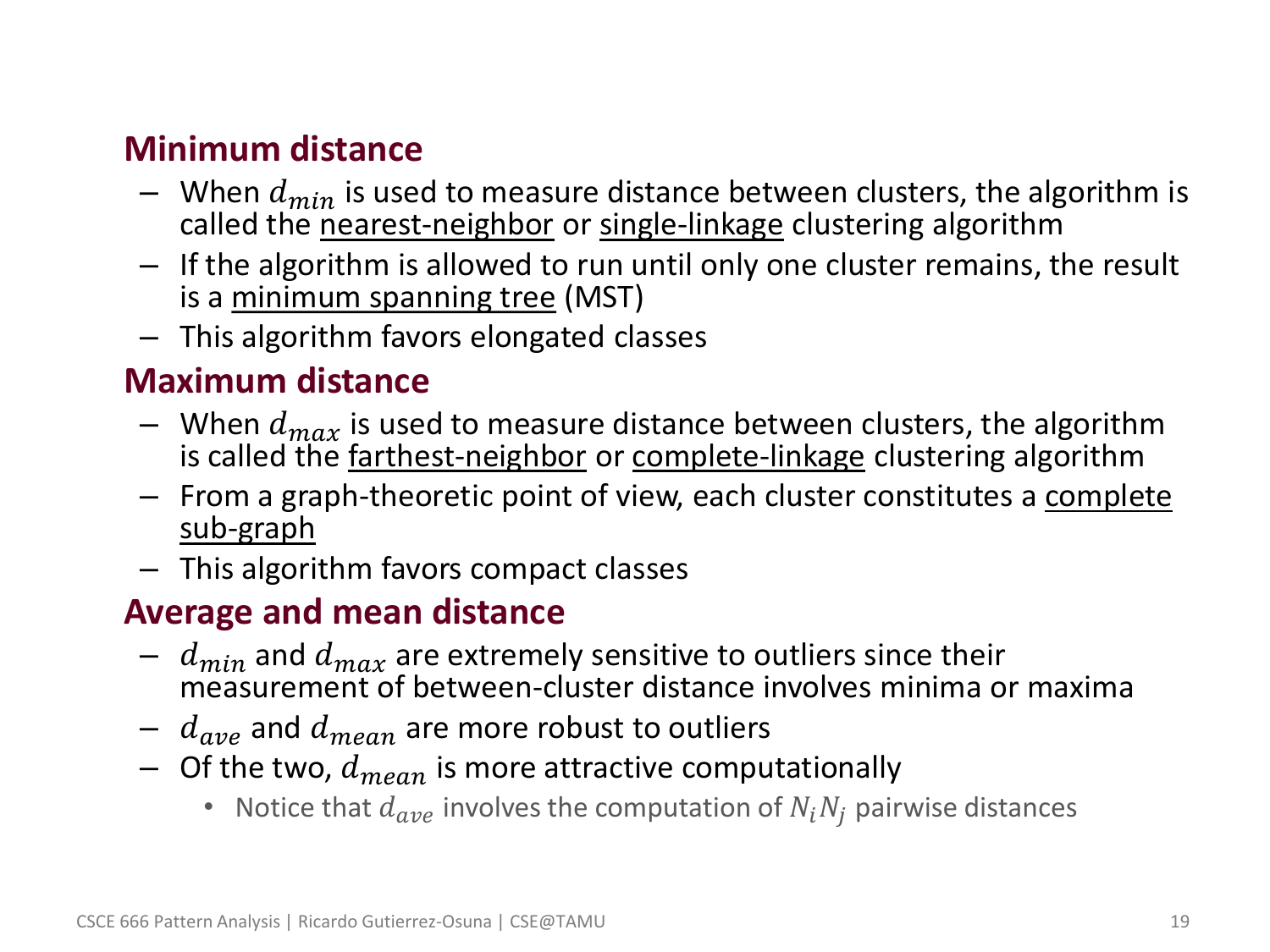### • **Example**

- $-$  Perform agglomerative clustering on X using the single-linkage metric  $X = \{1, 3, 4, 9, 10, 13, 21, 23, 28, 29\}$ 
	- In case of ties, always merge the pair of clusters with the largest mean
	- Indicate the order in which the merging operations occur